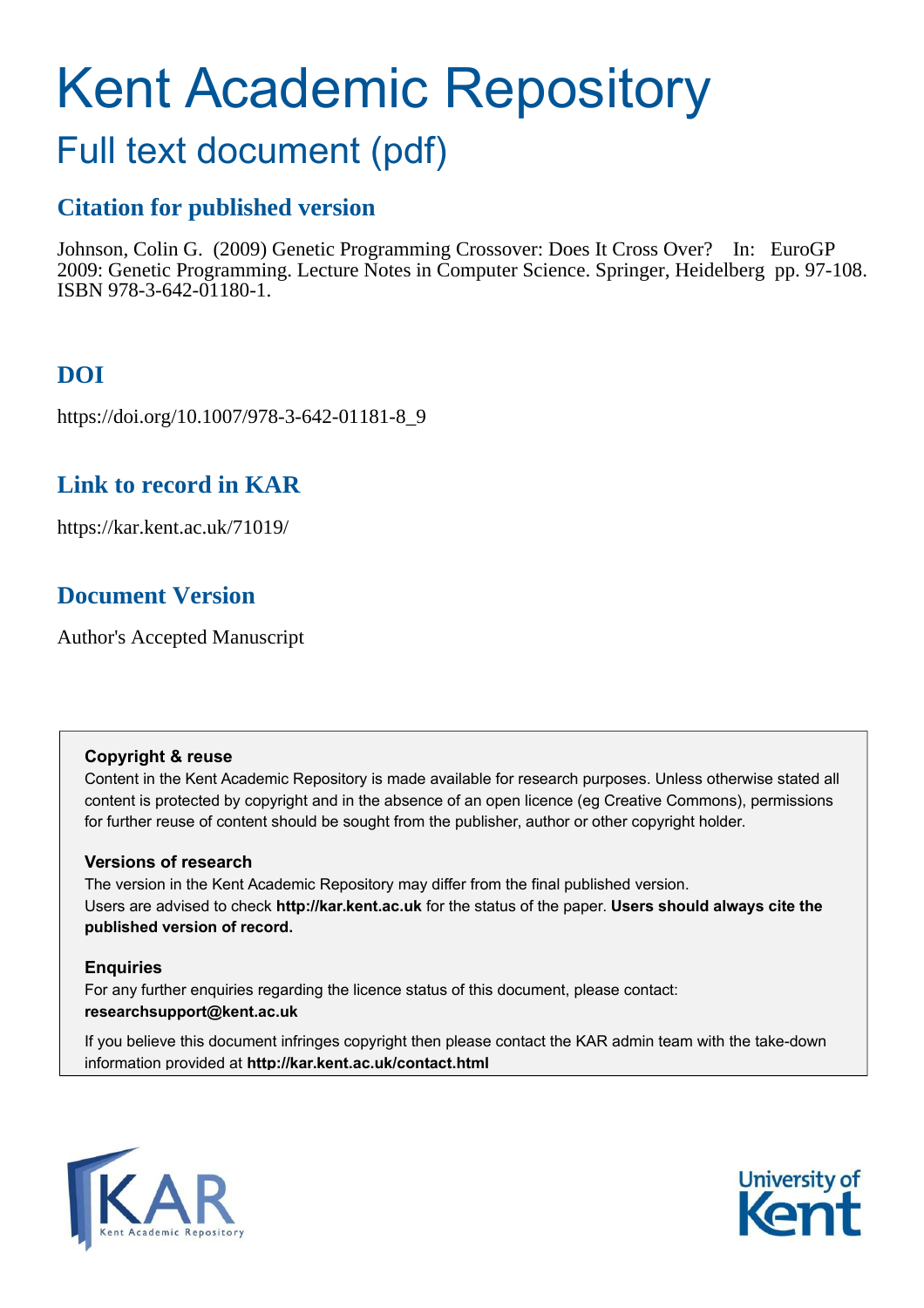### Genetic Programming Crossover: Does it Cross Over?

Colin G. Johnson

Computing Laboratory University of Kent Canterbury, Kent, CT2 7NF England C.G.Johnson@kent.ac.uk

Abstract. One justification for the use of crossover operators in Genetic Programming is that the crossover of program syntax gives rise to the crossover of information at the semantic level. In particular, a fitnessincreasing crossover is presumed to act by combining fitness-contributing components of both parents. In this paper we investigate a particular interpretation of this hypothesis via an experimental study of 70 GP runs, in which we categorise each crossover event by its fitness properties and the information that contributes most strongly to those fitness properties. Some tentative evidence in support of the above hypothesis is extracted from this categorisation.

#### 1 Introduction

Descriptions of genetic programming (GP) typically include a discussion of why the crossover and mutation operators are used (see e.g.  $[1, 12]$ ). Such discussion goes beyond saying that such operators are used because they are analogies with biological processes: it gives a justification for why such operators are considered to be effective in carrying out search.

Typically the explanation given for the crossover operator is something akin to this. A crossover operator takes components of two successful parent solutions and produces a new child solution which combines features of the two parents. If "bad" features are combined, then the child will be selected out; however if "good" features are combined, then the child will have higher fitness than either of its parents and will have a high chance of being chosen by a selection algorithm

There is lots of experimental work which shows that GP is effective on particular problems (see e.g. the overview in [1], and that various versions of these operators work better or worse in ways which are broadly consistent with the above hypothesis. There is also theoretical work which provides some arguments that GP works as hypothesised (see [6] for an overview). However there seems to be little work which actually looks in detail at the results of operators in GP runs.

The aim of this paper is therefore to do this. We will define more carefully what is meant by "combining features", and then check experimentally whether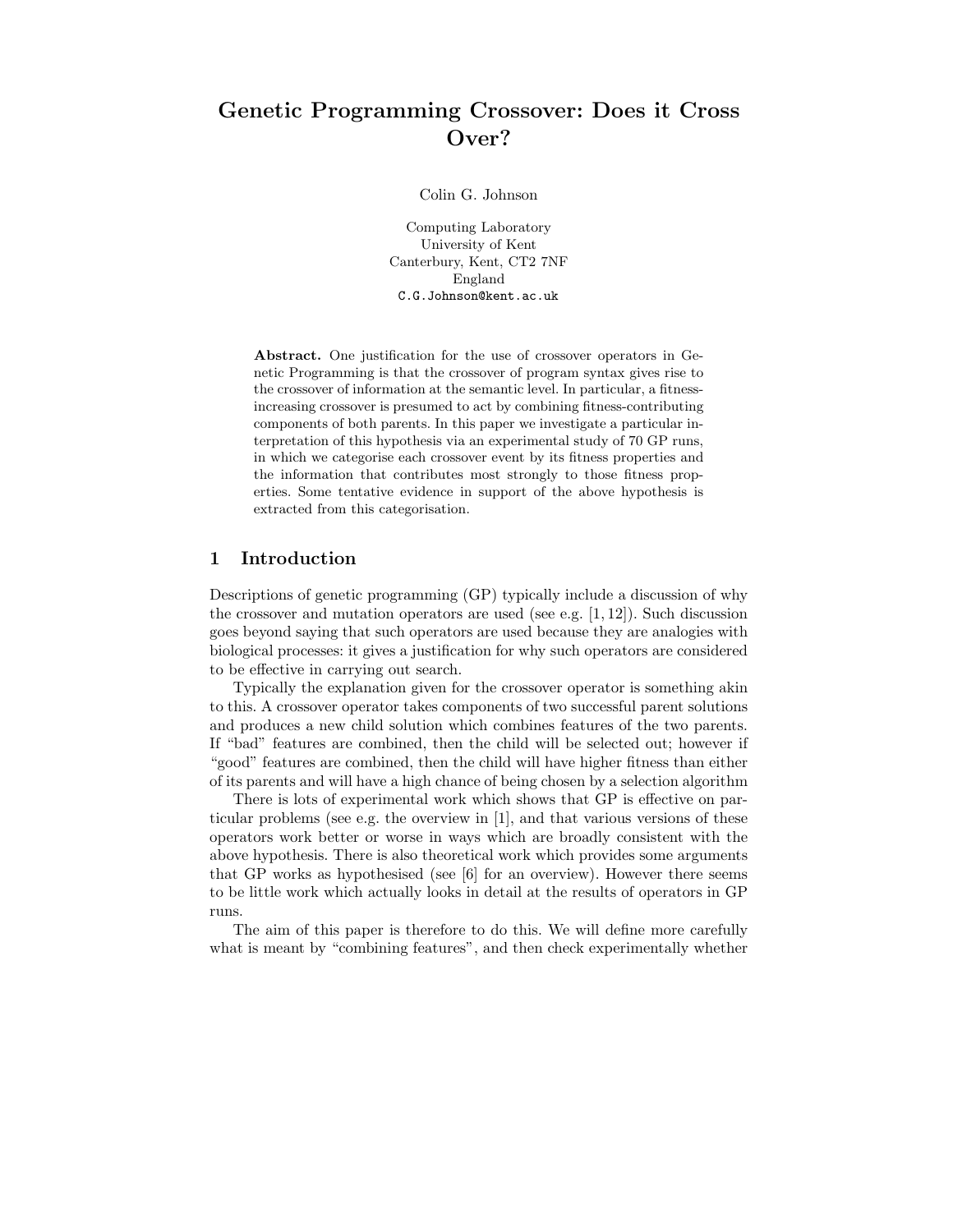successful crossovers do result from the combination of features. In particular, the paper focuses on the results of crossover on the results of executing the program, rather than just on the program code.

The remainder of the paper is structured as follows. The next section reviews existing work in this area. A formalization of the ideas above is given, and an experiment proposed. The results of runs of this experiment on seven different test problems is given, and the results discussed. Finally, some weaknesses in the definitions are explored and suggestions for future work given.

#### 2 Background

This section reviews some relevant background on crossover. At the core of the issues of interest is the distinction between the effect of crossover on syntax and semantics. GP defines a biologically-inspired syntax for crossover, and we expect that some notion of crossover in the semantics of the solution. It can be noted that biology does the same; operators, after all, act directly on genotypes not on phenotypes.

When the representation is simple, there is no conflict between the syntax and the semantics. Consider, for example, a GA for timetables which uses a grid of times and days as its representation for a particular room. Define (uniform) crossover by taking each grid square in turn and taking at random the value occupied by the first or the second parent; and define mutation by choosing a grid square and choosing another value. Clearly crossover and mutation are doing basically what is described in the above loose descriptions. There is no complex syntax→semantics map in which this could be "lost".

By contrast, in GP (and other more complicated representations, e.g. those with epistatic interactions), this syntactic crossover gives no guarantee of consequent semantic crossover. Two parents can both have regions of fitness, and there can be no way to carry out a crossover between them so that the child contains both regions. By contrast, in a simple GA representation, the fitness of a particular part of the chromosome makes a particular contribution to aggregate fitness, regardless of other parts. A sub-program that creates high fitness for certain fitness cases in one program can fail to do so when placed in a different context.

A number of authors have explored this connection, theoretically or experimentally. Koza [5] discusses informal analogies with the *schema theory* for genetic algorithms. This has been formalised further by Poli and Langdon [11, 6]. In particular, in [11], they carry out experiments to show the effect of different crossover operators in terms of the amount of (genotypic) material exchanged.

A number of papers have explored variants on crossover. These are interesting from the point of view of this paper not in terms of the results as such, but from the evaluation methodology. For example, O'Reilly and Oppacher [9] explore the idea of using hill-climbing to choose between a number of crossover-based moves; Ryan [13] explores the idea of disassortative mating, where the two parents are chosen using different criteria; and, Beadle and Johnson [2] explore the idea of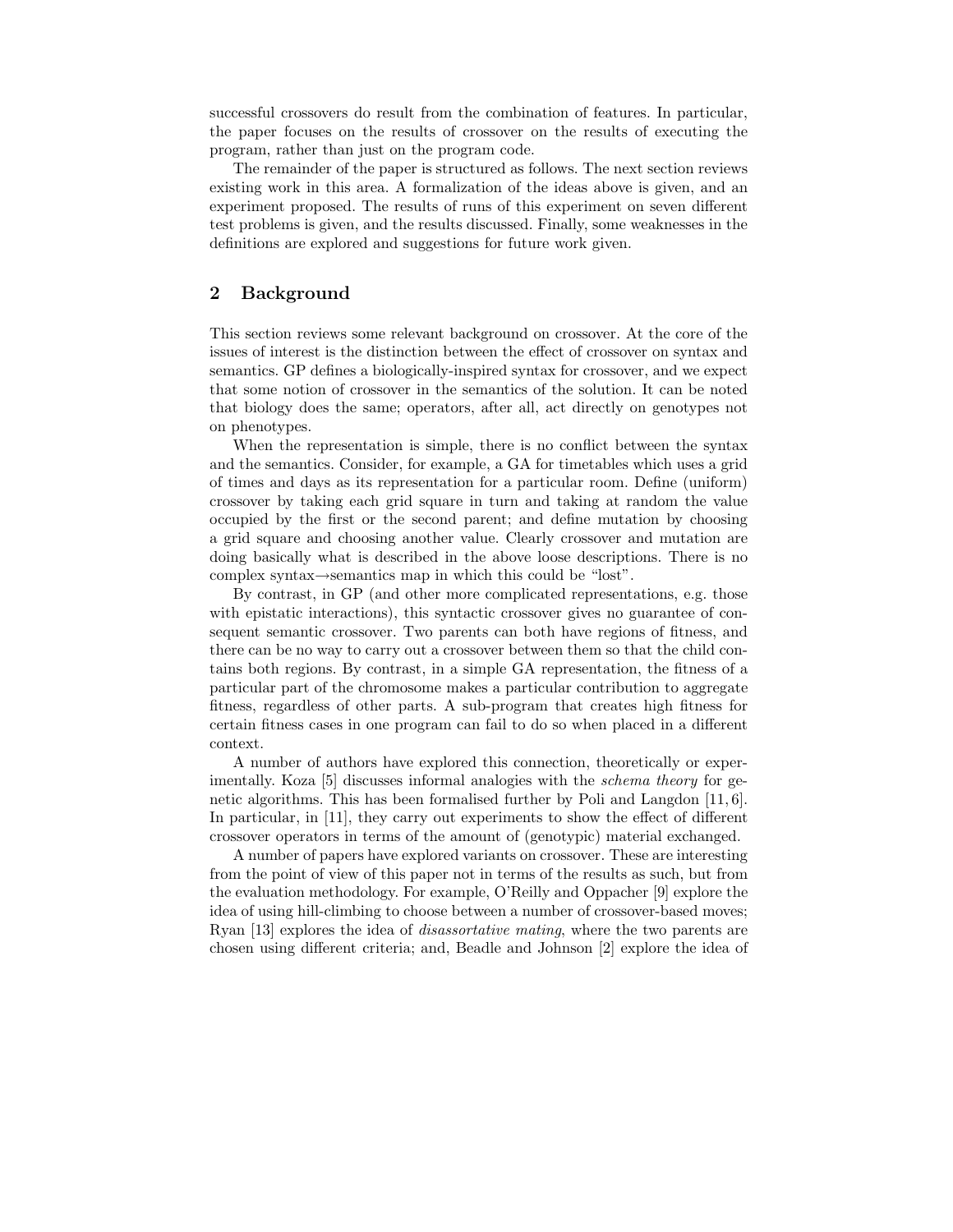preventing crossovers where the semantics of the child are the same as one of the parents. In all of these the influence of the variant of crossover is evaluated indirectly, via its effect on fitness performance. Whilst this is valuable in terms of evaluating the quality of the operator, and therefore whether it is sensible to use it, it helps less with understanding whether the operator works as designed.

Our experiments below are one version of an attempt to do this at the phenotypic level. Our methods are similar to those carried out by Nordin, Banzhaf and Francone [7, 8], in that they are statistical analyses of all the crossovers in GP runs. In those papers, the aim is to study the fitness change in crossover; their conclusions are that most crossovers have one of two outcomes: a large reduction in fitness, or zero fitness change. In our work we similarly analyse a large collection of crossovers, but the aim of the analysis is different.

#### 3 Does Crossover Cross Over (in practice)?

The experimental results in the work discussed above are typically characterised by a population-level approach to analysis: make a modification to the operator, and see what the end result is. In the work below we take a different approach, by looking at each time an operator is used and comparing the parents with the child. Some informal analysis of this kind has been carried out by e.g. Koza [5]. However this work simply takes a small number of particular examples of parent/child triples and analyses them by hand.

The approach taken below is to gather a dataset consisting of certain measurements made concerning every crossover that happens during a GP run. This dataset is then analysed to examine hypotheses about why crossover works.

Informally stated, the hypothesis that we are examining is as follows:

Crossover hypothesis. Crossover works by combining features of the two parents in the child. More precisely, in a successful crossover features in the input-output behaviour of the program that contribute most strongly to the fitness in each parent will contribute to regions of high fitness in the child

Exactly what is meant by "features" is left vague, and a number of possible investigations are possible depending on the definition chosed. In the examples below we will formalise this in one particular away (defining features as subsets of the fitness cases), and then explore it in the context of symbolic regression.

#### 4 Experimental Details

This experiment looks at the crossovers in a GP run, and studies whether crossover leads to the combination of the strongest features in the two parent programs. More formally, we look at whether the fitness cases that have the strongest fitness in the child program overlap with those in the parent programs.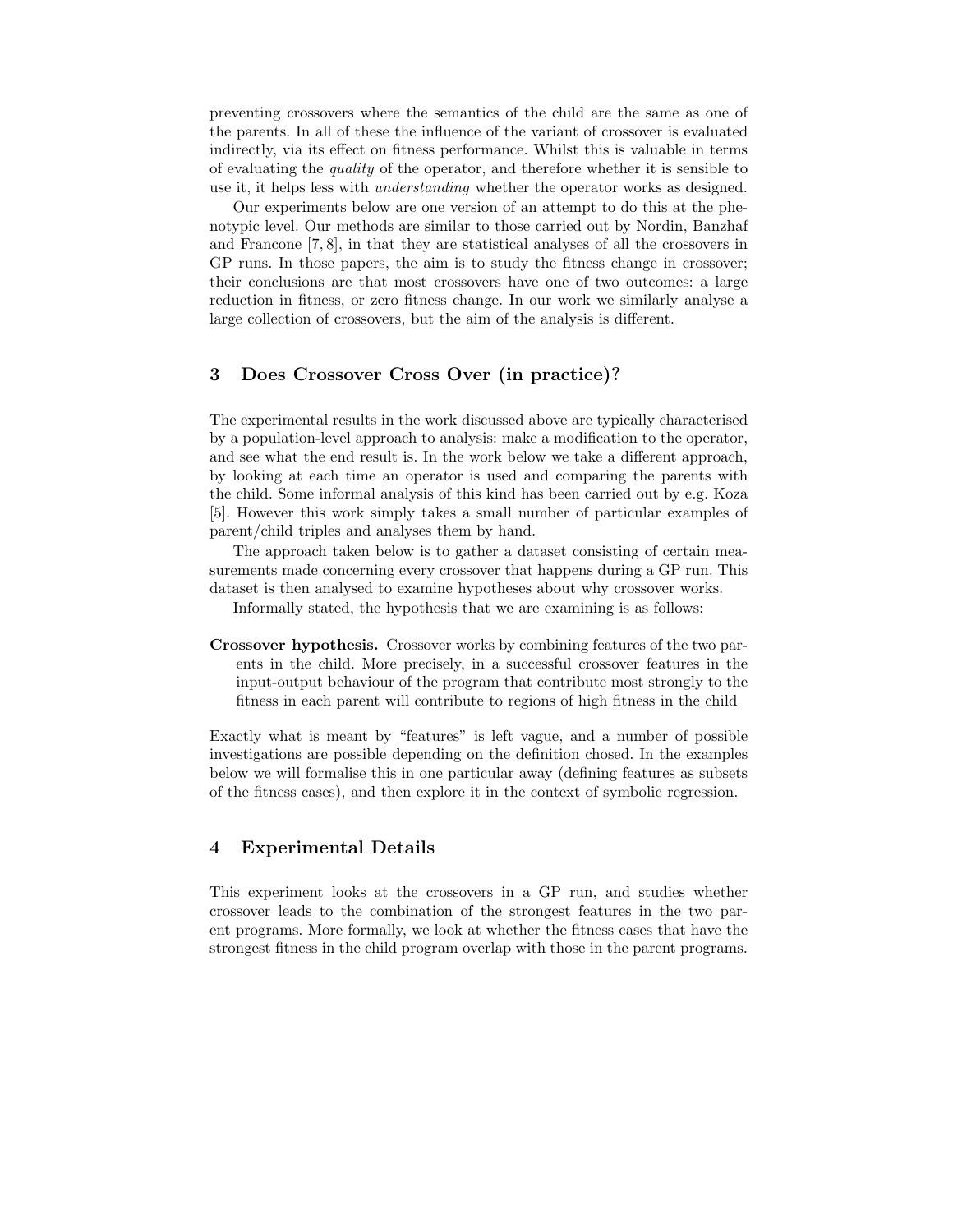#### 4.1 Methods

This experiment consists of the analysis of crossovers in a number of GP runs. The GP system used was the TinyGP system  $([12, 10])$ . No modification has been made to the GP code as such. However, a number of sections have been added to the program to extract information about crossovers, and to analyse that information. The modified version of the code can be downloaded from http://www.cs.kent.ac.uk/people/staff/cgj/software.html.

For a particular crossover, let  $p1$  and  $p2$  represent the parents and  $c$  the child. Define  $f_{p1}$  and  $f_{p2}$  respectively to be the fitnesses of the parents, and  $f_c$  to be the fitness of the child. A crossover will be termed *positive* if  $(f_c > f_{p1}) \& (f_c > f_{p2})$ , negative if  $(f_c < f_{p1}) \& (f_c < f_{p2})$ , and neutral otherwise. A crossover is said to be syntactically-identical if the program text of p1 and p2 are the same, and fitness-case-identical if p1 and p2 both produce the same values on all fitness cases. Clearly all syntactically-identical crossovers are also fitness-case-identical.

The aim of the analysis is to investigate whether the strongest fitness contributors in each parent both contribute to fitness in the child. This is measured by considering the contribution to fitness of the fitness-cases in the parent and the child; a crossover will be regarded as crossing over fitness if the strongest contributors to fitness in both parents contribute towards the fittest parts of the child. An idea of this is given in figure 1. This is formalised as follows. Let the number of fitness cases be n. Take a proportion b (this will be  $20\%$  in this experiment) and form a set of those fitness cases that rank in the top  $b \times n$ , for each of the parents and the child: call these sets  $s_{p1}, s_{p2}$  and  $s_c$ .



Fig. 1. An example of a good crossover: the best parts of the parents are also found in the best parts of the child.

Finally, calculate the amount of intersection between the sets representing the fittest regions for the two parents and children. Let  $n_1 = |s_{p1} \cap s_c|$  and  $n_2 = |s_{n2} \cap s_c|$ . Define a lower threshold  $\ell$  and an upper threshold u; in this experiment  $\ell = b \times n \times 0.1$  and  $u = b \times n \times 0.4$  (these were chosen following some initial informal experimentation; an future investigation will examine changes to these parameter values).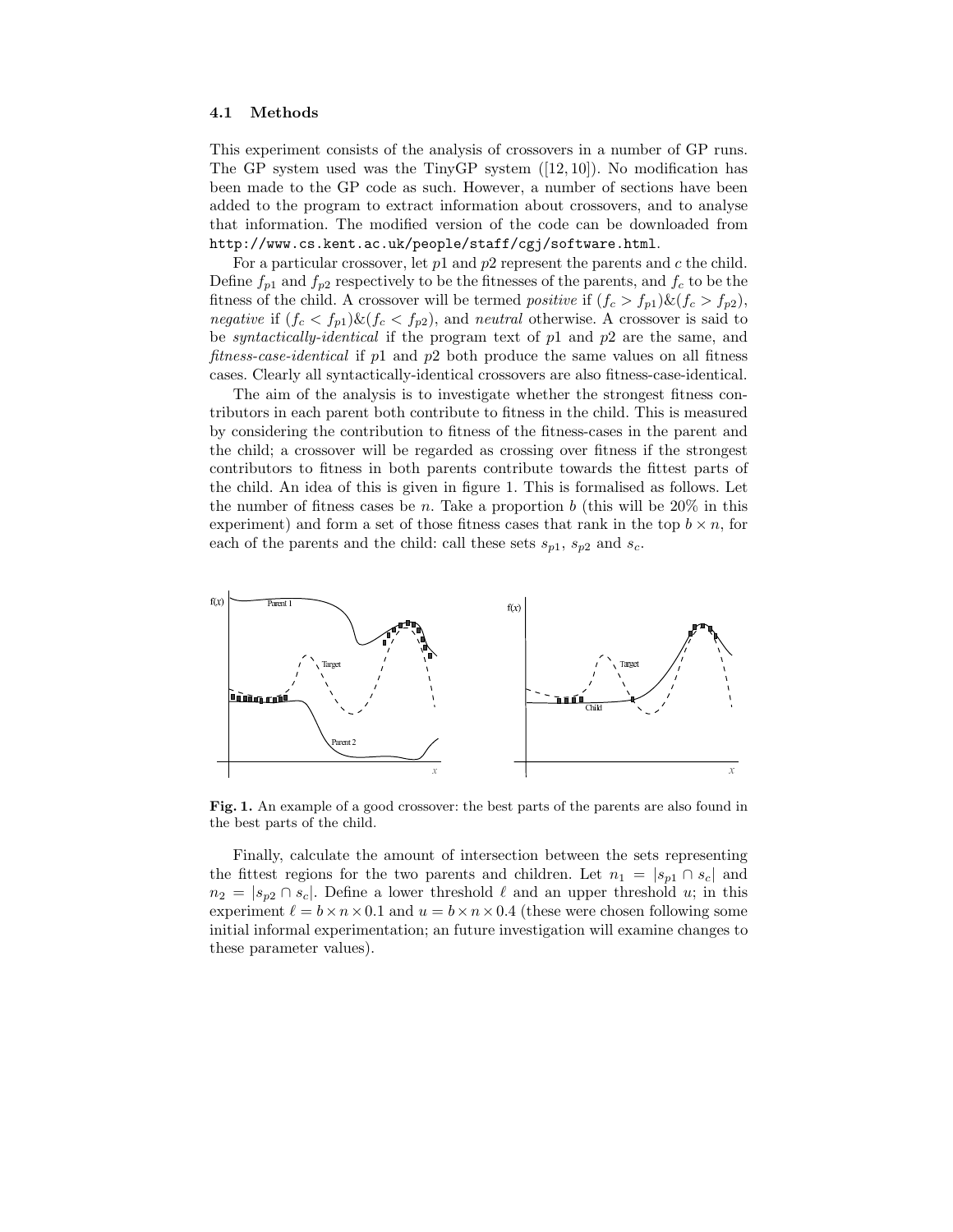Now define a 0-crosser to be a crossover where  $(n_1 \leq \ell) \& (n_2 \leq \ell)$ , i.e. where regions that contributed most strongly to the fitness of both parents do not contribute strongly to the fitness of the child. Similarly, a 1-crosser is defined to be a crossover where  $((n_1 \leq \ell) \& (n_2 \geq u))$  $((n_1 \geq u) \& (n_2 \leq \ell))$ , i.e. one of the fitness-contributing regions (i.e. subsets of fitness cases) from the parent is important in creating the fitness of the child, and one is not. Finally, a 2-crosser is a crossover where  $(n_1 > u) \& (n_2 > u)$ , i.e. both of the regions that caused the parents to be fit also cause the child to be fit. Note that this is not an exhaustive partition of the space of all possible crossovers; we ignore the middle-ground where there is a small amount of intersection between both. The results below will distinguish between those 2-crossers where  $s_{p1} = s_{p2} = s_c$  and those where there are differences. This is to check that genuine information exchange is going on, and that we are not just counting as 2-crossers only those crossovers which are effectively identical at the relevant sample points. These are referred to as 2-crossers(S) in the case where the values at all the sample points are identical, and  $2\text{-}crossers(D)$  in the case where at least one is different.

We carry out these experiments on a set of one-dimensional symbolic regression problems. These are mostly the one-dimensional problems used by Keiizer  $[3]$ , which in turn are taken from  $[4, 14, 15]$ . These functions are given in Table 1.

| Ref. Number | <b>Function</b>                                                                                                                                                    | Range Number of Steps |
|-------------|--------------------------------------------------------------------------------------------------------------------------------------------------------------------|-----------------------|
| 1.          | $f(x) = 0.3x \sin 2\pi x$                                                                                                                                          | $[-2, 2]$ 101         |
| 2.          | $f(x) = x^3 \exp(-x \cos x \sin x)$                                                                                                                                | $[0, 10]$ 101         |
|             | $(\sin x^2 \cos x - 1)$                                                                                                                                            |                       |
| 3.          | $f(x) = \sum_{i=1}^{x} 1/i$                                                                                                                                        | $[1, 50]$ 50          |
| 4.          | $f(x) = \log x$                                                                                                                                                    | $[1, 100]$ 100        |
| 5.          | $f(x) = \sqrt{x}$                                                                                                                                                  | $[0, 100]$ 101        |
| 6.          | $f(x) = \operatorname{arcsinh}(x)$                                                                                                                                 | $[0, 100]$ 101        |
| 7.          | $f(x) = \sin x$                                                                                                                                                    | $[0, 6.2]$ 63         |
|             | $\mathbf{r}$ , $\mathbf{r}$ , $\mathbf{r}$ , $\mathbf{r}$ , $\mathbf{r}$ , $\mathbf{r}$ , $\mathbf{r}$ , $\mathbf{r}$ , $\mathbf{r}$ , $\mathbf{r}$ , $\mathbf{r}$ |                       |

Table 1. The functions used for symbolic regression in the experiments

For each function, 10 runs of a GP system with parameters set as in Table 2 were carried out. These are the default values in the TinyGP system. Despite this being an experiment purely concerned with crossover, we have retained mutation in the system because the aim of the experiment is to study crossover in the context of a "normal" GP run. Data from each crossover was stored and subsequently analysed in order to obtain the results presented in the following section.

#### 4.2 Results and Discussion

Three sets of results are given. The first of these are in tables 3, 4, 5 and 6, which gives the results for a number of measures from across the run. The numbers presented are means from the ten runs. The numbers in the proportions tables represent the proportion of negative crossings which are 0-crossers, 1 crossers, et cetera, then the proportion of neutral crossings which are 0-crossers,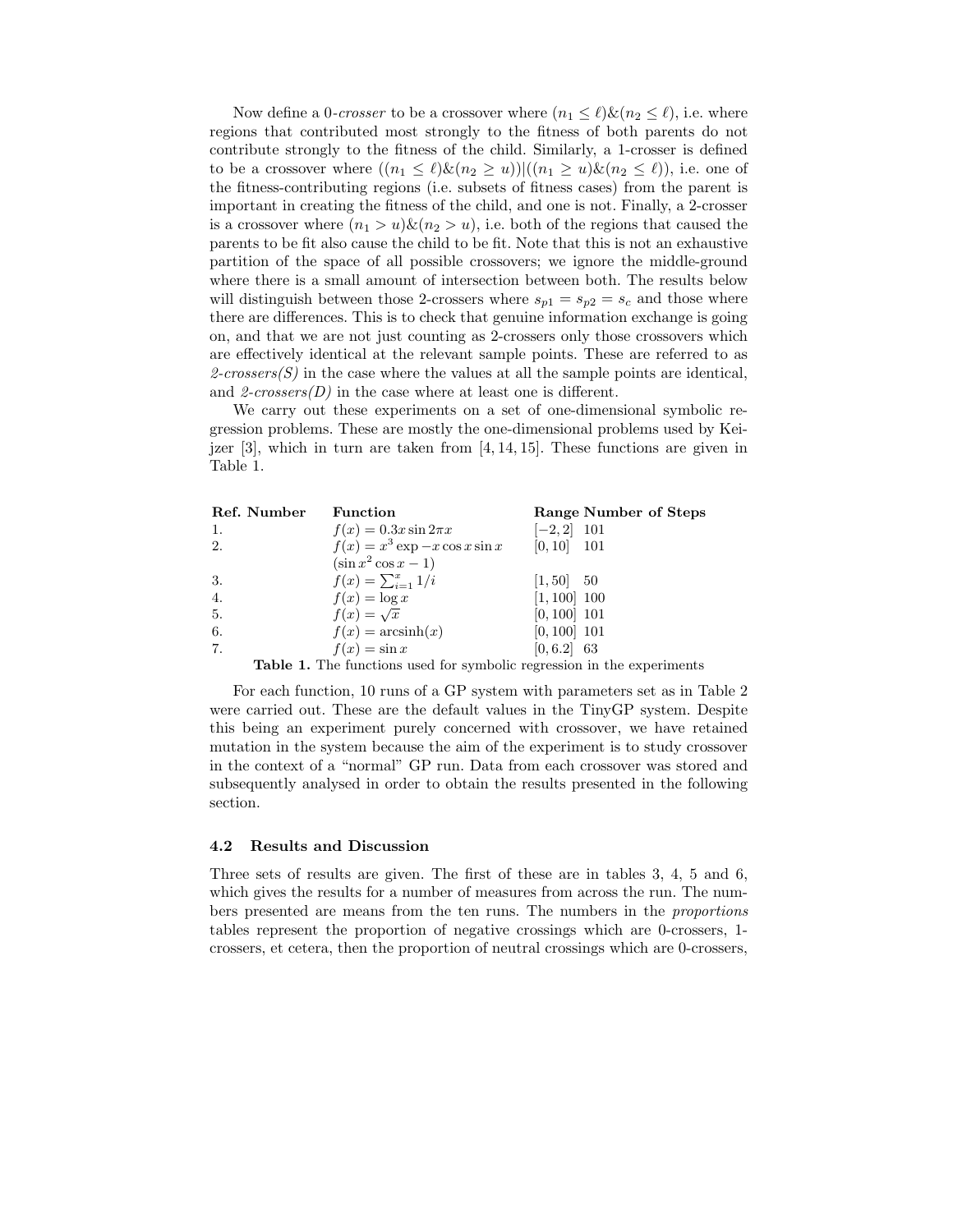| Parameter                        | Value                                                                    |
|----------------------------------|--------------------------------------------------------------------------|
| Population Size                  | 100000                                                                   |
| Crossover Probability            | 0.9                                                                      |
| Probability of Mutation per Node | 0.05                                                                     |
| Number of Generations            | $100 \times$ population size                                             |
| Selection type                   | Size-2 tournament selection                                              |
| Replacement Strategy             | steady-state                                                             |
| Problem Type                     | 1-variable symbolic regression                                           |
| <b>Function Set</b>              | $+, -, \times, \div$ (protected)                                         |
| Terminal Set                     | x, constants (generated randomly in $[-5, 5]$ )                          |
|                                  | <b>Table 2.</b> Parameters used for the GP algorithm in the experiments. |

1-crossers, et cetera. Note that these columns don't add up to 1.0, as there are some crossovers that don't fit any of the 4 definitions.

Figure 2 shows the number of 0-, 1- and 2-crossers (of both types) over time. These two sets of plots are generated by grouping the crossovers into blocks of 100, and counting the number of crossovers at each point in each block. These numbers are then averaged across the ten runs at each point on the  $x$ -axis. Typically an early spike of 1-crossers is followed by a spike of 0-crossers, followed in some cases by a large number of 2-crossers $(D)$ s. It is difficult to draw any clear conclusions from the patterns of behaviour in these graphs.

The most interesting results are in the tables of proportions. Our initial hypothesis was that crossover works by bringing together the fitness-contributing regions of each of the parents. If this were to be the case (as opposed to crossover simply being a mutation operator), we would expect the proportion of crossovers in the fitness-positive 2-crosser $(D)$  category to be larger than those in the corresponding negative section. This is confirmed in each experiment, as is the other piece of supporting evidence, i.e. that the proportion of 0-crossers in the negative column is larger than in the proportion in the positive column.

However, it is noticeable that in each experiment, there are many crossovers where the best fitness cases are brought together in the child (2-crossers) and yet there is an overall decline in fitness.

#### 5 Conclusions and Future Work

We have formalised the idea that a fitness-increasing crossover will combine the best features of the two parents, and shown some tentative support that this is what occurs when fitness-increasing crossovers happen. However, these experiments are rather limited in scope, and there are a number of further experiments and refinements which will be carried out in future work.

One important limitation of the definition that we have given is that a crossover of the type depicted in figure 1 can occur, but it not recognised because one of the regions in the child is not in its best fitness-producing region. Two approaches to these would be (1) to look at improvements in the strongest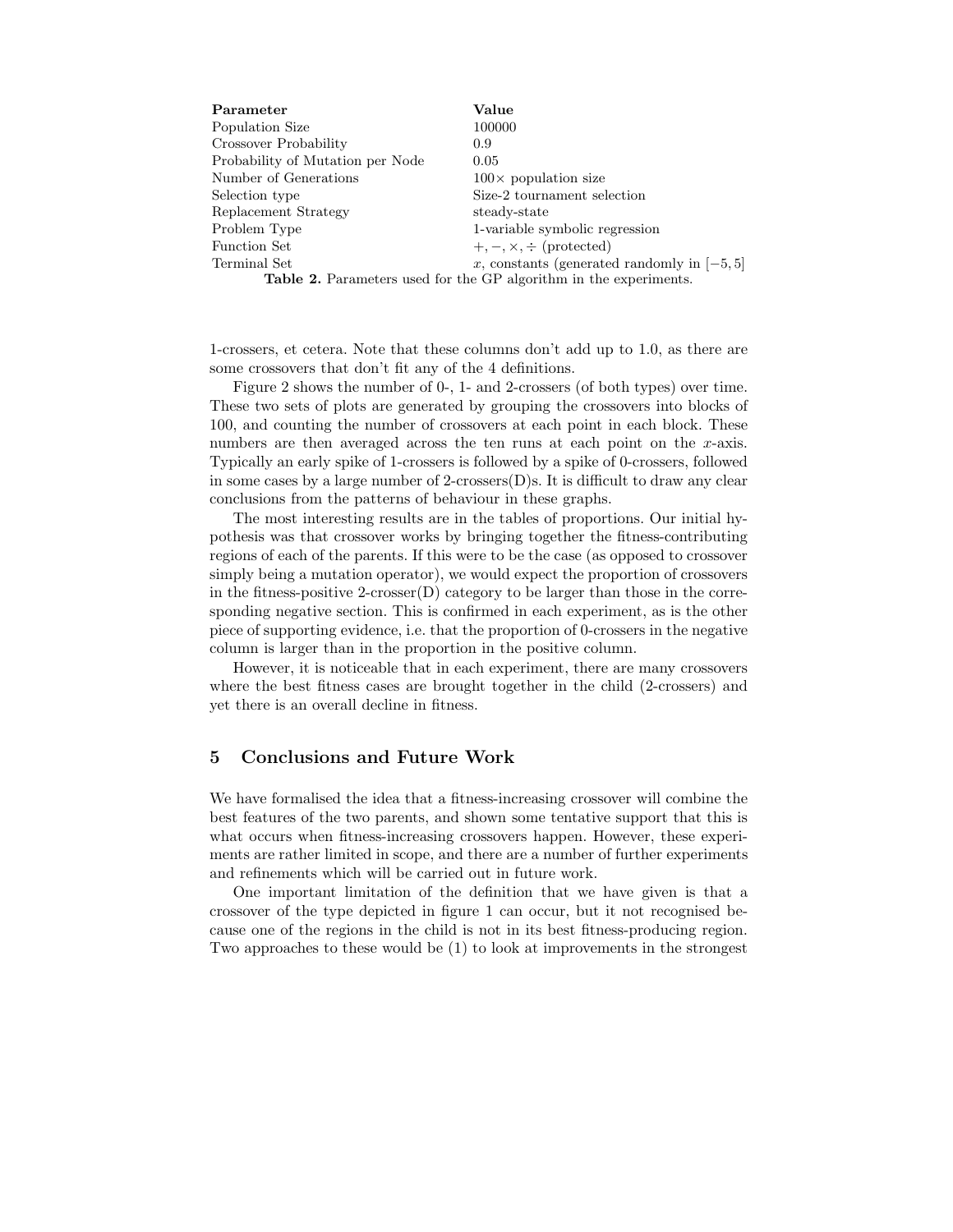#### **Function 1**  $f(x) = 0.3x \sin 2\pi x$

| Total $\#$ of Crossovers:                  | 989711                                                                                                     |         |          |  |
|--------------------------------------------|------------------------------------------------------------------------------------------------------------|---------|----------|--|
| $#$ of Syntactically-Identical Crossovers: | 97111                                                                                                      |         |          |  |
| $\#$ of Fitness-Case-Identical Crossovers: | 173643                                                                                                     |         |          |  |
|                                            | Total $\#$ of positive crossovers<br>Total $\#$ of neutral crossovers<br>Total $\#$ of negative crossovers |         |          |  |
| Counts:                                    | Negative                                                                                                   | Neutral | Positive |  |
| 0-Crossers                                 | 37615                                                                                                      | 1466    | 684      |  |

| <u>ve vu vaatua</u> | <u> 91919</u> | エエリリ    | UO T     |
|---------------------|---------------|---------|----------|
| 1-Crossers          | 5696          | 6637    | 1786     |
| $2$ -Crossers $(S)$ | 122797        | 26824   | 1398     |
| $2$ -Crossers $(D)$ | 426317        | 202962  | 16845    |
| Proportions:        |               |         |          |
|                     |               |         |          |
|                     | Negative      | Neutral | Positive |
| 0-Crossers          | 0.053         | 0.006   | 0.033    |
| 1-Crossers          | 0.008         | 0.026   | 0.085    |
| $2$ -Crossers $(S)$ | 0.171         | 0.103   | 0.066    |
| $2-Crossers(D)$     | 0.602         | 0.789   | 0.733    |

**Function 2**  $f(x) = x^3 \exp(-x) \cos x \sin x (\sin x^2 \cos x - 1)$ 

| Total $#$ of Crossovers:                    | 989963 |
|---------------------------------------------|--------|
| $\#$ of Syntactically-Identical Crossovers: | 103871 |
| $\#$ of Fitness-Case-Identical Crossovers:  | 129642 |
| Total $#$ of positive crossovers            | 23820  |
| Total $#$ of neutral crossovers             | 221973 |
| Total $#$ of negative crossovers            | 744170 |

| Counts:             |          |         |          |
|---------------------|----------|---------|----------|
|                     | Negative | Neutral | Positive |
| 0-Crossers          | 42913    | 1598    | 697      |
| 1-Crossers          | 7046     | 6975    | 1940     |
| $2$ -Crossers $(S)$ | 101285   | 15768   | 1630     |
| $2$ -Crossers $(D)$ | 433855   | 170407  | 17022    |
|                     |          |         |          |
| Proportions:        |          |         |          |
|                     | Negative | Neutral | Positive |
| 0-Crossers          | 0.058    | 0.007   | 0.032    |
| 1-Crossers          | 0.009    | 0.031   | 0.087    |
| $2$ -Crossers $(S)$ | 0.135    | 0.072   | 0.072    |

Table 3. Various measures from the crossovers (functions 1 and 2).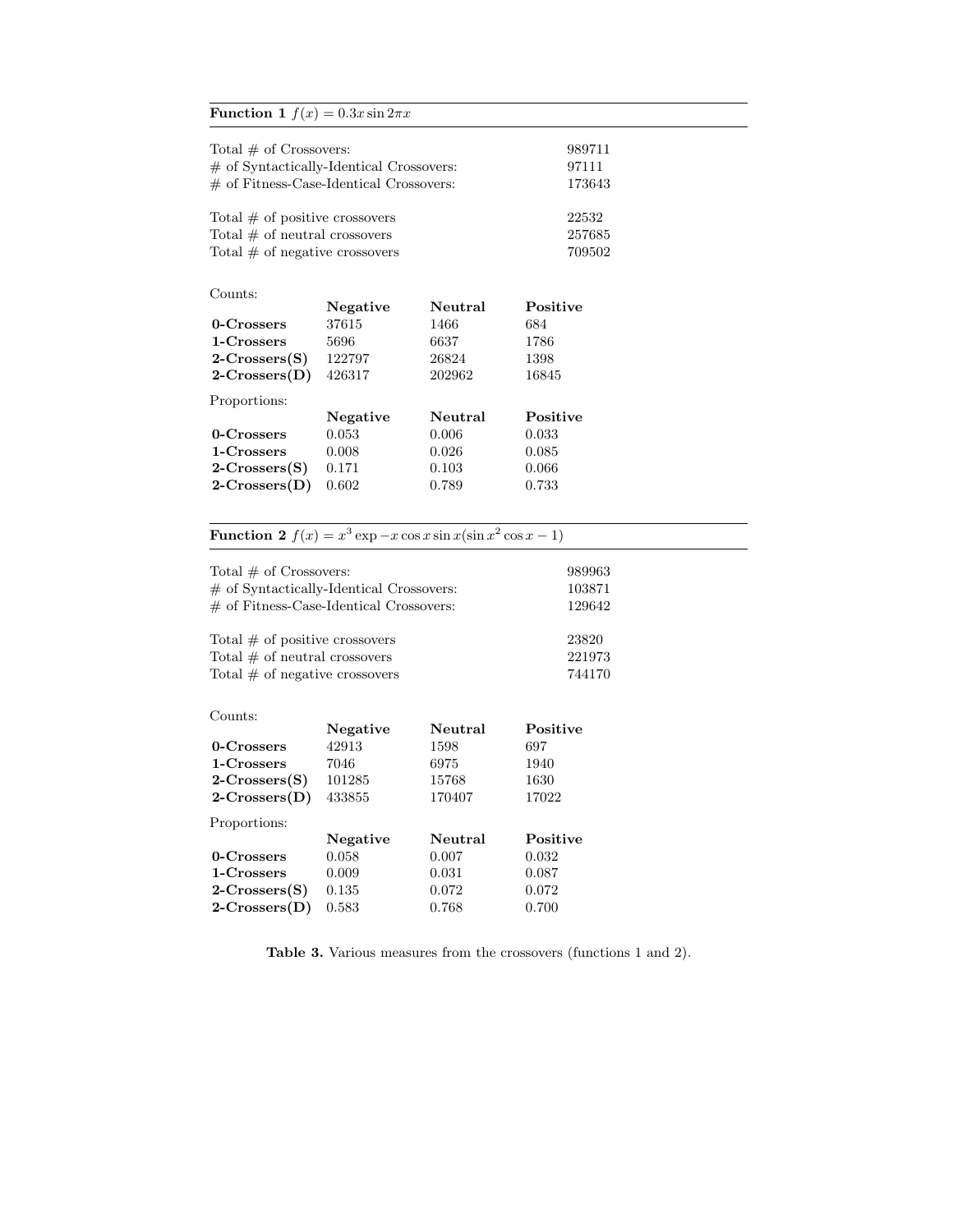| Function 3 $f(x) = \sum_{i=1}^{x} 1/i$ |  |  |  |  |
|----------------------------------------|--|--|--|--|
|----------------------------------------|--|--|--|--|

| Total $\#$ of Crossovers:<br>$\#$ of Syntactically-Identical Crossovers:<br>$\#$ of Fitness-Case-Identical Crossovers: | 990308<br>132284<br>148843                     |                                             |                                          |
|------------------------------------------------------------------------------------------------------------------------|------------------------------------------------|---------------------------------------------|------------------------------------------|
| Total $#$ of positive crossovers                                                                                       |                                                |                                             | 24543                                    |
| Total $\#$ of neutral crossovers                                                                                       |                                                |                                             | 226276                                   |
| Total $\#$ of negative crossovers                                                                                      |                                                |                                             | 739489                                   |
| Counts:<br>0-Crossers<br>1-Crossers<br>$2$ -Crossers $(S)$<br>$2$ -Crossers $(D)$                                      | Negative<br>297101<br>109637<br>30797<br>80522 | Neutral<br>14592<br>80765<br>20490<br>63577 | Positive<br>2171<br>7365<br>2373<br>8385 |
| Proportions:                                                                                                           |                                                |                                             |                                          |
|                                                                                                                        | Negative                                       | Neutral                                     | Positive                                 |
| 0-Crossers                                                                                                             | 0.400                                          | 0.066                                       | 0.094                                    |
| 1-Crossers                                                                                                             | 0.149                                          | 0.360                                       | 0.299                                    |
| $2$ -Crossers $(S)$                                                                                                    | 0.042                                          | 0.092                                       | 0.100                                    |

**2-Crossers(D)**  $0.110$   $0.275$   $0.337$ 

#### Function 4  $f(x) = \log x$

| Total $\#$ of Crossovers:                   | 989741   |         |          |
|---------------------------------------------|----------|---------|----------|
| $\#$ of Syntactically-Identical Crossovers: | 118612   |         |          |
| $\#$ of Fitness-Case-Identical Crossovers:  |          |         | 139199   |
|                                             |          |         |          |
| Total $\#$ of positive crossovers           |          |         | 24339    |
| Total $\#$ of neutral crossovers            |          |         | 210944   |
| Total $\#$ of negative crossovers           |          |         | 754457   |
|                                             |          |         |          |
| Counts:                                     |          |         |          |
|                                             | Negative | Neutral | Positive |
| 0-Crossers                                  | 302442   | 15531   | 2594     |
| 1-Crossers                                  | 125091   | 86635   | 6962     |
| $2$ -Crossers $(S)$                         | 23559    | 16535   | 2766     |
| $2$ -Crossers $(D)$                         | 54276    | 43396   | 6987     |
| Proportions:                                |          |         |          |
|                                             | Negative | Neutral | Positive |
| 0-Crossers                                  | 0.400    | 0.075   | 0.115    |
| 1-Crossers                                  | 0.166    | 0.411   | 0.285    |
| $2$ -Crossers $(S)$                         | 0.031    | 0.079   | 0.110    |

**2-Crossers(S)** 0.031 0.079 0.110<br>**2-Crossers(D)** 0.072 0.204 0.282

**2-Crossers(D)**  $0.072$  0.204

Table 4. Various measures from the crossovers (functions 3 and 4).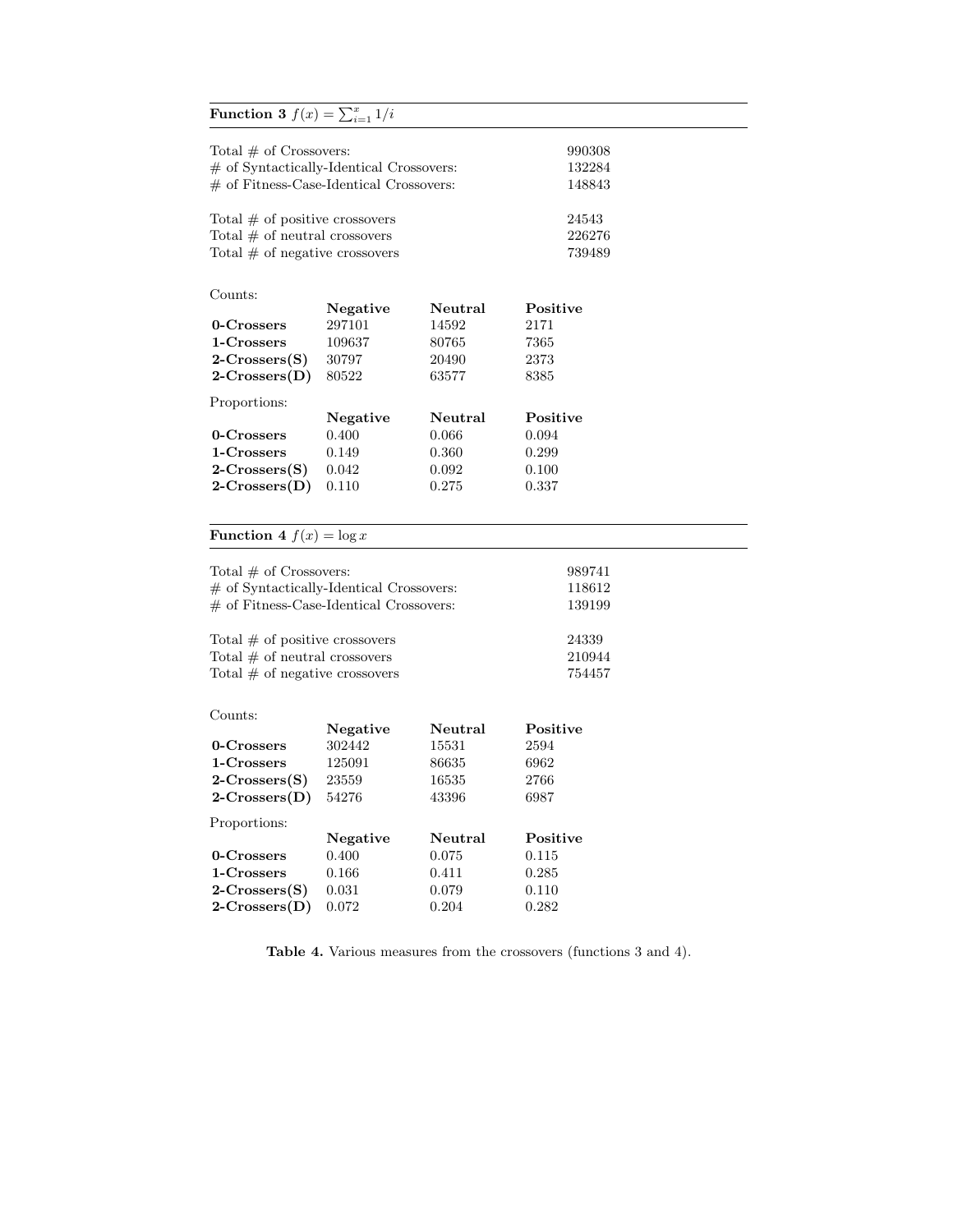#### Function 5  $f(x) = \sqrt{x}$

| Total $#$ of Crossovers:                    | 989948 |
|---------------------------------------------|--------|
| $\#$ of Syntactically-Identical Crossovers: | 113295 |
| $\#$ of Fitness-Case-Identical Crossovers:  | 127623 |
|                                             |        |
| Total $#$ of positive crossovers            | 27818  |
| Total $\#$ of neutral crossovers            | 225301 |
| Total $\#$ of negative crossovers           | 736827 |
|                                             |        |
|                                             |        |

| Counts:             |          |         |          |
|---------------------|----------|---------|----------|
|                     | Negative | Neutral | Positive |
| 0-Crossers          | 277874   | 11488   | 2079     |
| 1-Crossers          | 110455   | 79601   | 7312     |
| $2$ -Crossers $(S)$ | 27205    | 17420   | 2444     |
| $2$ -Crossers $(D)$ | 47924    | 50063   | 8710     |
|                     |          |         |          |
| Proportions:        |          |         |          |
|                     | Negative | Neutral | Positive |
| 0-Crossers          | 0.377    | 0.051   | 0.081    |
| 1-Crossers          | 0.150    | 0.356   | 0.262    |
| $2$ -Crossers $(S)$ | 0.365    | 0.078   | 0.093    |

#### **Function 6**  $f(x) = \operatorname{arcsinh}(x)$

| Total $\#$ of Crossovers:<br>$\#$ of Syntactically-Identical Crossovers:<br>$#$ of Fitness-Case-Identical Crossovers:<br>Total $\#$ of positive crossovers<br>Total $\#$ of neutral crossovers<br>Total $\#$ of negative crossovers | 990366<br>105236<br>116170<br>28481<br>226120<br>735765 |         |            |
|-------------------------------------------------------------------------------------------------------------------------------------------------------------------------------------------------------------------------------------|---------------------------------------------------------|---------|------------|
| Counts:                                                                                                                                                                                                                             | Negative                                                | Neutral | Positive   |
| 0-Crossers                                                                                                                                                                                                                          | 220624                                                  | 14599   | 2486       |
| 1-Crossers                                                                                                                                                                                                                          | 101593                                                  | 77143   | 7988       |
| $2$ -Crossers $(S)$                                                                                                                                                                                                                 | 21078                                                   | 15640   | 2353       |
| $2$ -Crossers $(D)$                                                                                                                                                                                                                 | 59345                                                   | 52766   | 9090       |
| Proportions:                                                                                                                                                                                                                        |                                                         |         |            |
|                                                                                                                                                                                                                                     | Negative                                                | Neutral | Positive   |
| 0-Crossers                                                                                                                                                                                                                          | 0.300                                                   | 0.065   | 0.094      |
| 1-Crossers                                                                                                                                                                                                                          | 0.139                                                   | 0.339   | 0.270      |
| $2$ -Crossers $(S)$                                                                                                                                                                                                                 | 0.029                                                   | 0.071   | 0.089      |
| $2$ -Crossers $(D)$                                                                                                                                                                                                                 | 0.081                                                   | 0.232   | $_{0.317}$ |

Table 5. Various measures from the crossovers (functions 5 and 6).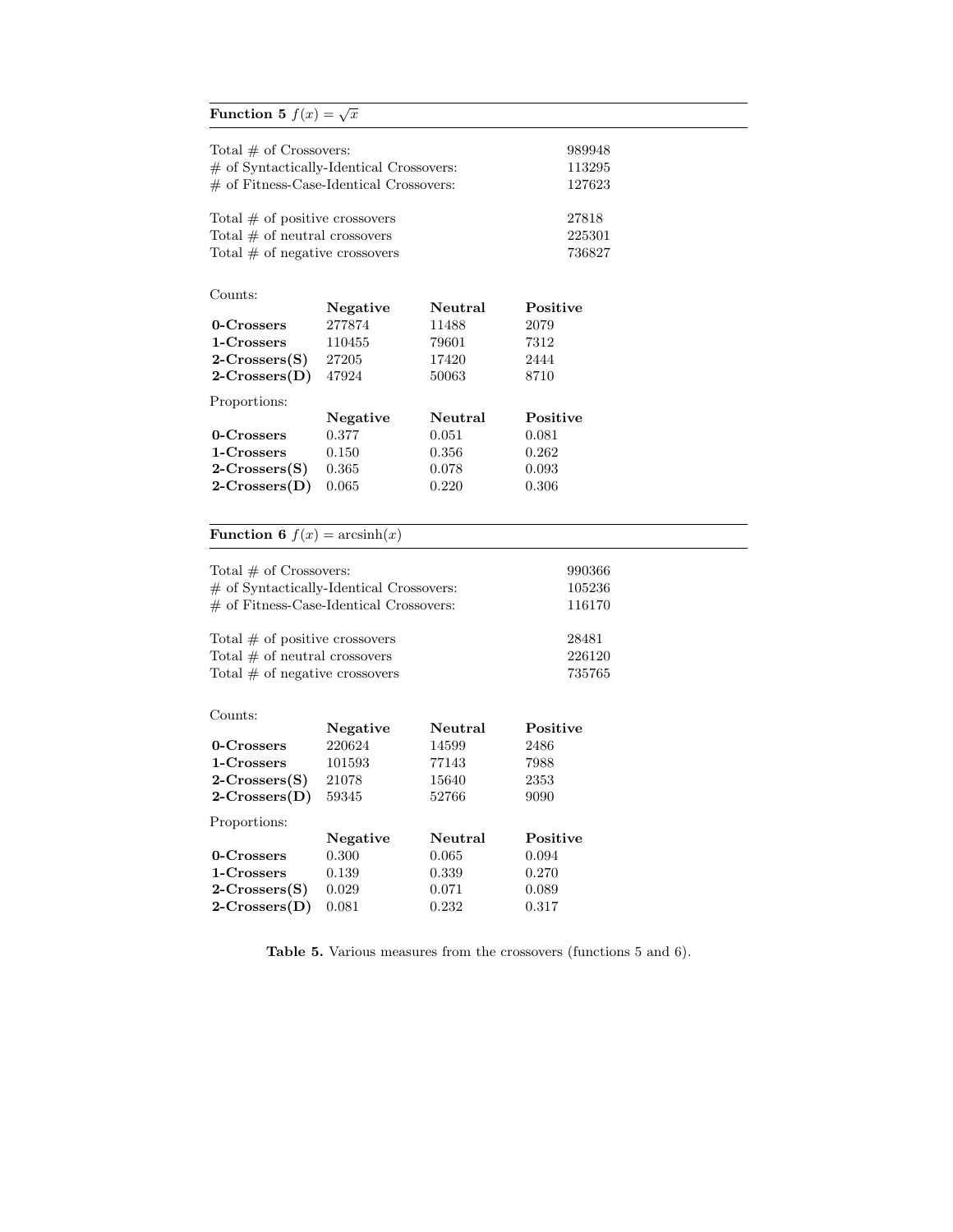#### Function 7  $f(x) = \sin x$

| Total $\#$ of Crossovers:<br>$\#$ of Syntactically-Identical Crossovers:<br>$#$ of Fitness-Case-Identical Crossovers: |          |         | 990024<br>188128<br>201428 |
|-----------------------------------------------------------------------------------------------------------------------|----------|---------|----------------------------|
| Total $\#$ of positive crossovers<br>Total $\#$ of neutral crossovers<br>Total $\#$ of negative crossovers            |          |         | 15187<br>201163<br>773674  |
| Counts:                                                                                                               | Negative | Neutral | Positive                   |
| 0-Crossers                                                                                                            | 125859   | 4270    | 742                        |
| 1-Crossers                                                                                                            | 54842    | 29412   | 2306                       |
| $2$ -Crossers $(S)$                                                                                                   | 49847    | 23109   | 871                        |
| $2$ -Crossers $(D)$                                                                                                   | 88051    | 56990   | 5562                       |
| Proportions:                                                                                                          |          |         |                            |
|                                                                                                                       | Negative | Neutral | Positive                   |
| 0-Crossers                                                                                                            | 0.161    | 0.022   | 0.051                      |
| 1-Crossers                                                                                                            | 0.070    | 0.150   | 0.155                      |
| $2$ -Crossers $(S)$                                                                                                   | 0.065    | 0.114   | 0.058                      |
| $2$ -Crossers $(D)$                                                                                                   | 0.115    | 0.278   | 0.361                      |

Table 6. Various measures from the crossovers (function 7).

fitness-contributing regions in the parent or (2) replace the notion of a fixed proportion of strongest fitness cases with a (perhaps adaptive) notion of a fitnessimprovement threshold. Another aspect to consider is the intrinsic easyness of some fitness cases in certain problems.

The experiments above have been carried out on a limited domain (they are all symbolic regression problems) and therefore it would be interesting to extend this analysis to other problem domains. Also, it would be interesting to analyse the different types of crossover at different times during the run (in more detail than the time-series plots given in this paper).

A larger-scale criticism of this approach is that it is focused on the fitness cases as individuals, and does not attempt to extract higher-scale features of the problem. An alternative approach, such as studying a formal semantics of the program [2], might be of use in approaching that question.

This paper has focused on this as an analysis approach. However, this could be turned around and used as a way of creating more crossovers of the type which appear to give positive results more frequently.

Finally, there are many other aspects of GP that that could be studied via this general idea of instrumenting the activities that occur during a GP run. The most obvious topic to tackle using this approach would be mutation.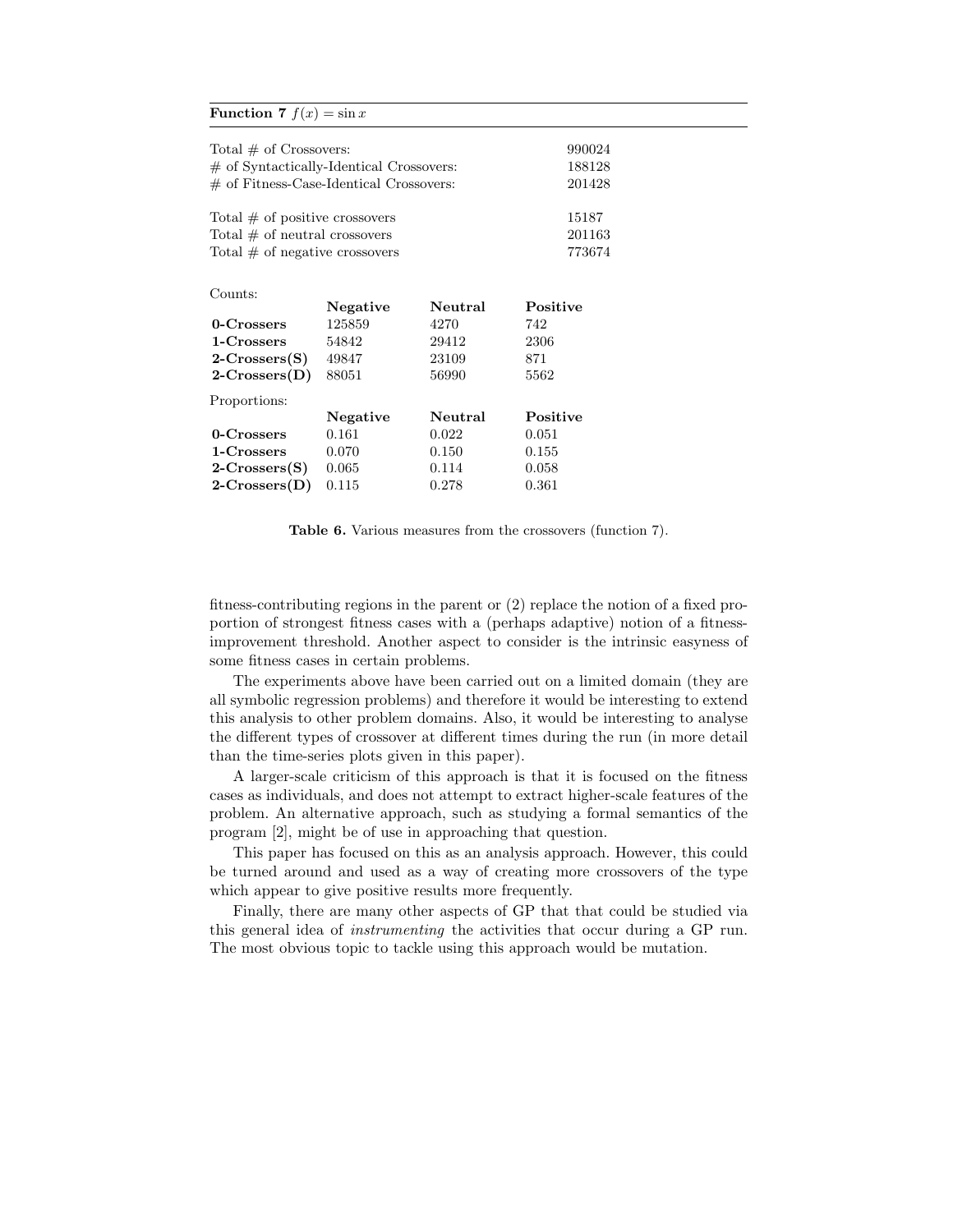

Fig. 2. The change over time in the evolutionary run of the proportion of each type of crossover for each of the 7 functions. Mean over 10 runs.